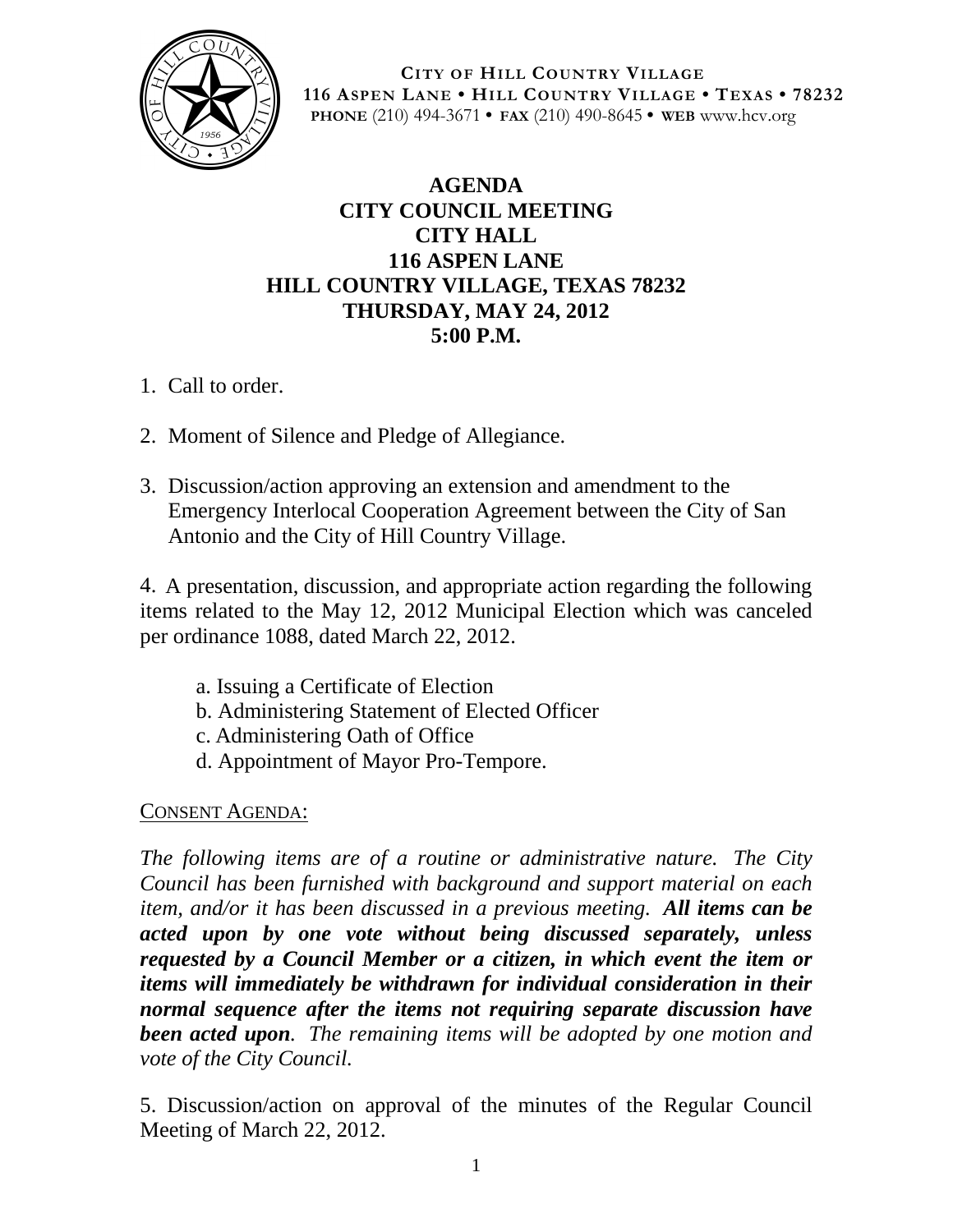6. Discussion/action on approving the police department to sell two police vehicles to the City of Somerset, Texas.

7. Discussion/action on approving the police department to purchase two new police vehicles.

## INDIVIDUAL ITEMS FOR CONSIDERATION:

8. Citizens to be heard.

*At this time, citizens who have filled out a registration form prior to the start of the meeting may speak on any topic they wish to bring to the attention of the governing body so long as that topic is not on the agenda for this meeting. Citizens may speak on specific agenda items when that item is called for discussion. During the Citizens to be Heard section no council action may take place and no council discussion or response is required to the speaker. A time limit of two minutes per speaker is permitted; the council may extend this time at their discretion.*

9. Discussion/action approving a resolution for the City of Hill Country Village to participate in the Housing and Urban Development (HUD) Community Development Block Grant (CDBG) and HOME Programs for Fiscal Years 2013, 2014 and 2015.

10. Discussion on the termination of the Community Infrastructure and Economic Development (CIED) Fund Program.

- 11. Discussion/action regarding the March 31, 2012 and April 30, 2012 financial statements.
- 12. Discussion/action regarding a budgetary transfer from reserves to budget line item fuel in the police budget for \$3,000.
- 13. Discussion/action regarding a budgetary transfer from reserves to budget line item vehicle maintenance in the police budget for \$3000.
- 14. Discussion regarding the Fiscal Year 2012 2013 budget.
- 15. Discussion on the City of Hill Country Village certified Fire Inspectors.

16. Discussion on the placement of a stop sign facing North at the intersection of Tomahawk Trail and Pontiac Lane.